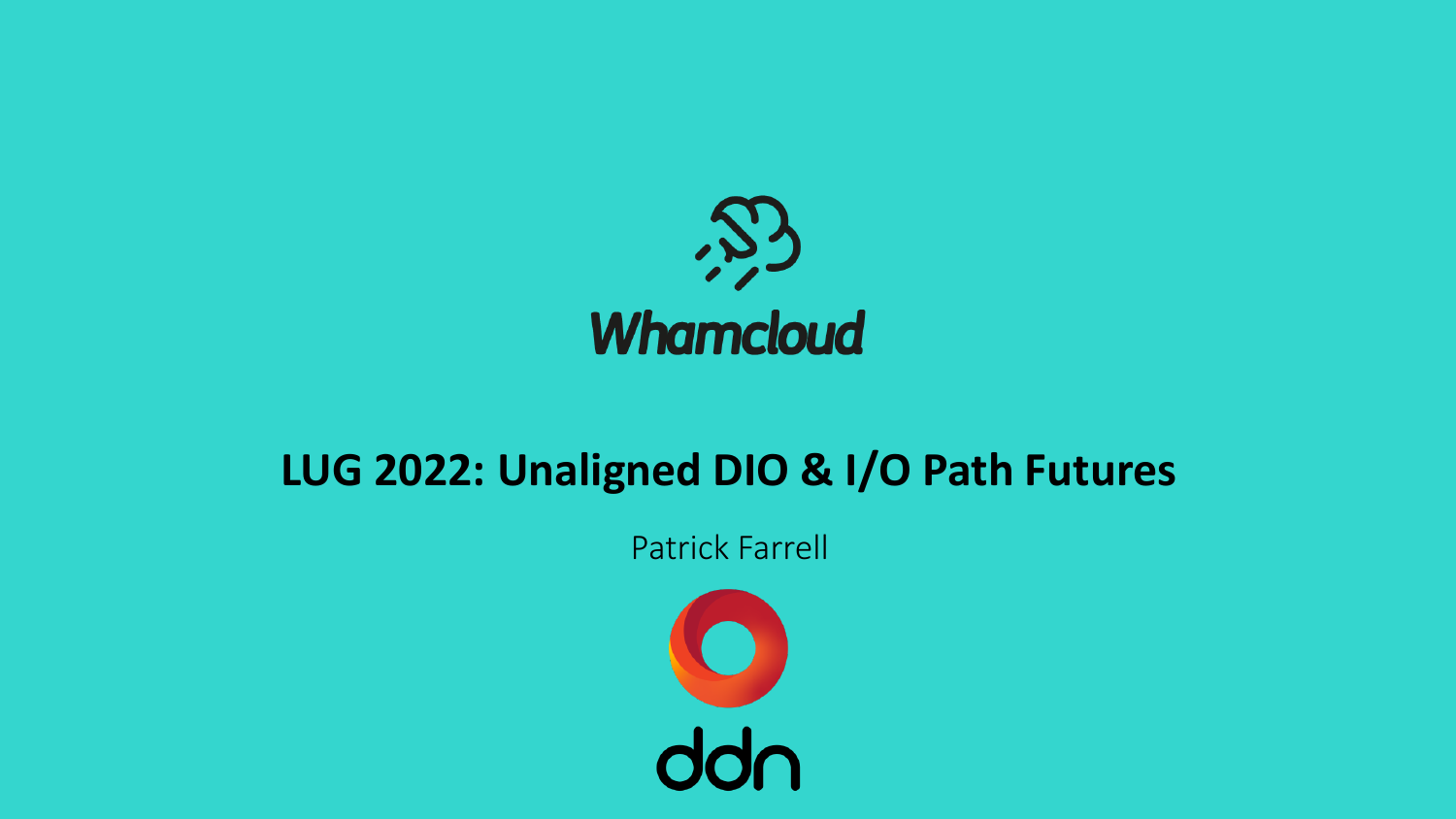#### Lustre Data I/O Path



- The data I/O path is "What Lustre does when you call read() or write()" (or access mmap'ed data)
- Data flows from userspace, through the client, over the network, and to storage (and back)
- We're going to talk about the client part.
- ► POSIX gives two ways to do data I/O: Buffered I/O Direct I/O
	- Mmap is a type of buffered I/O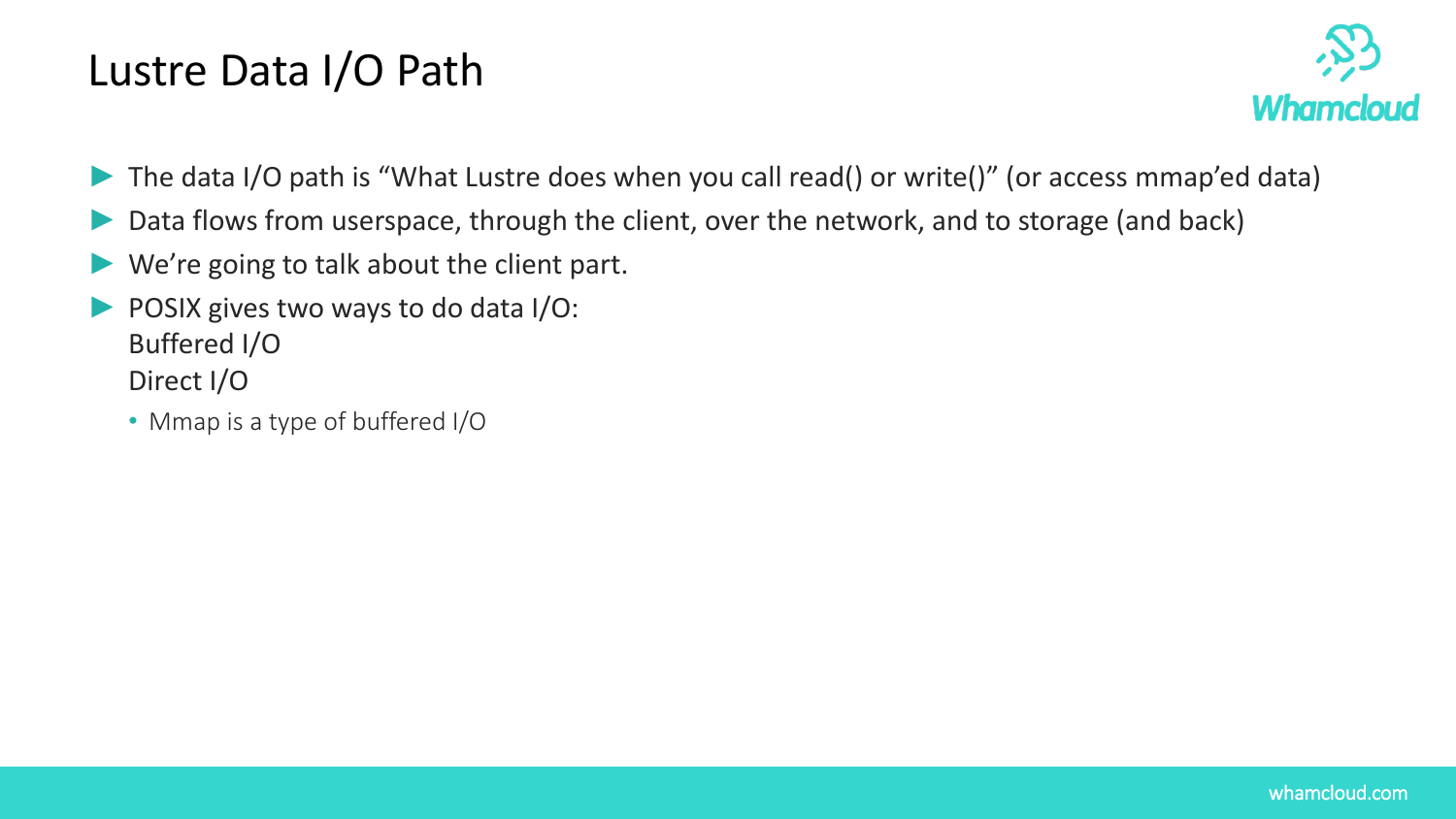# Digression: Direct I/O Improvements in 2.15



#### Lustre 2.15: Buffered vs Direct

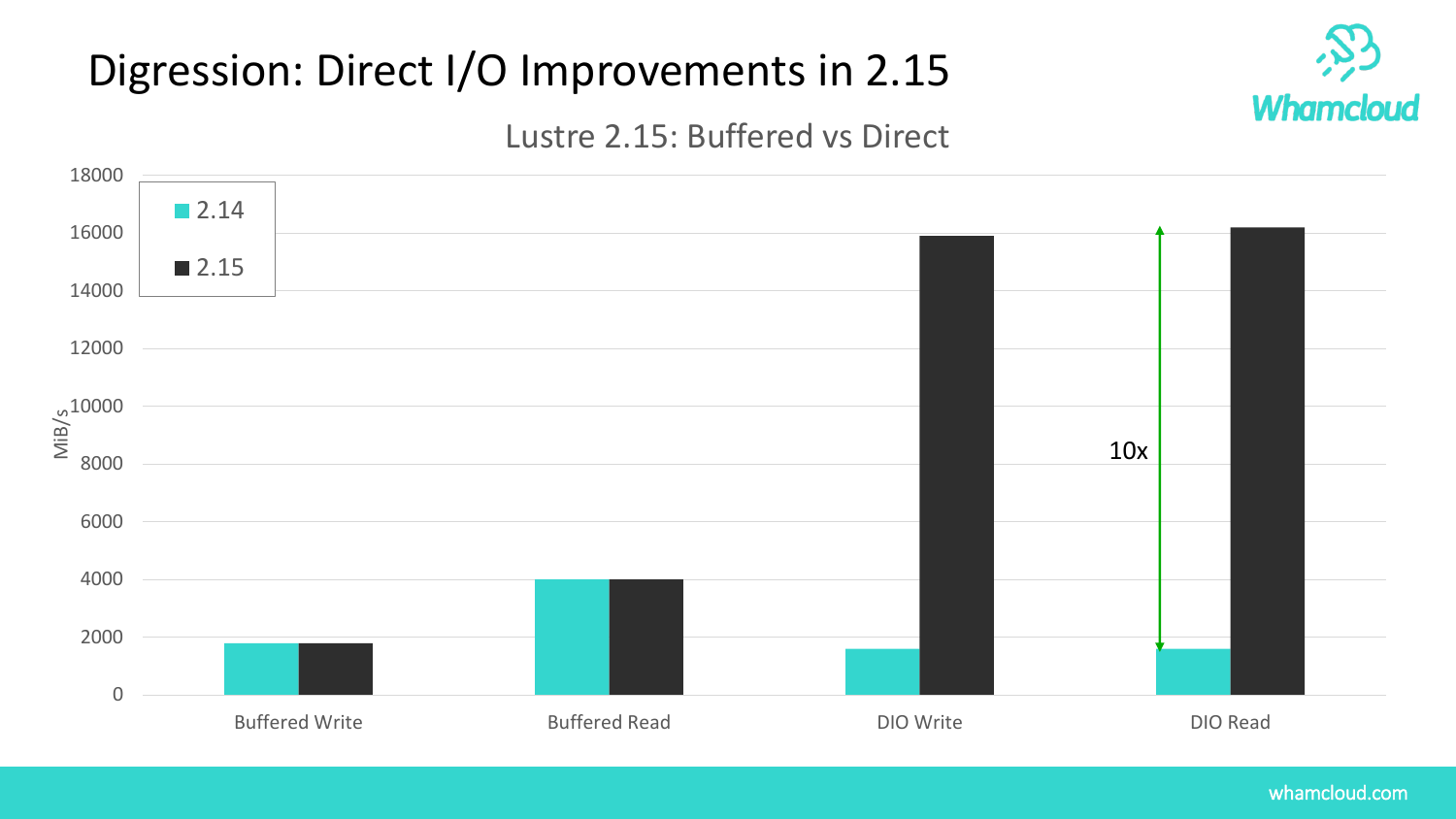#### Lustre Data I/O Path: Direct I/O



#### Buffered means 'Uses the Linux page cache'

- Good: Allows read ahead and write aggregation, converting small application I/O to large file system operations
- Good: Async writes and readahead are perfect for hiding latency of slow devices (HDD)
- Good: Allows any I/O no alignment requirements
- Bad: Low single stream performance (max a few GiB/s) due to cost of the page cache
- Bad: Bottlenecks for multiple processes to 1 file, due to page cache locking
- Direct I/O means 'Direct from user memory, does not use the page cache'
	- Good: Very high single stream performance with large  $1/O 18 + GiB/s$
	- Good: Minimal locking, means no bottlenecks
	- Good: Very linear scaling as processes are added (to 1 file or many files)
	- Bad: Synchronous. I/O must go directly to disk  $\rightarrow$  Exposes latency of slow devices. (Bad for small I/O.)
	- Bad: Alignment requirements. Both size of I/O and location in memory must be a multiple of page size. (Means most applications cannot use it.)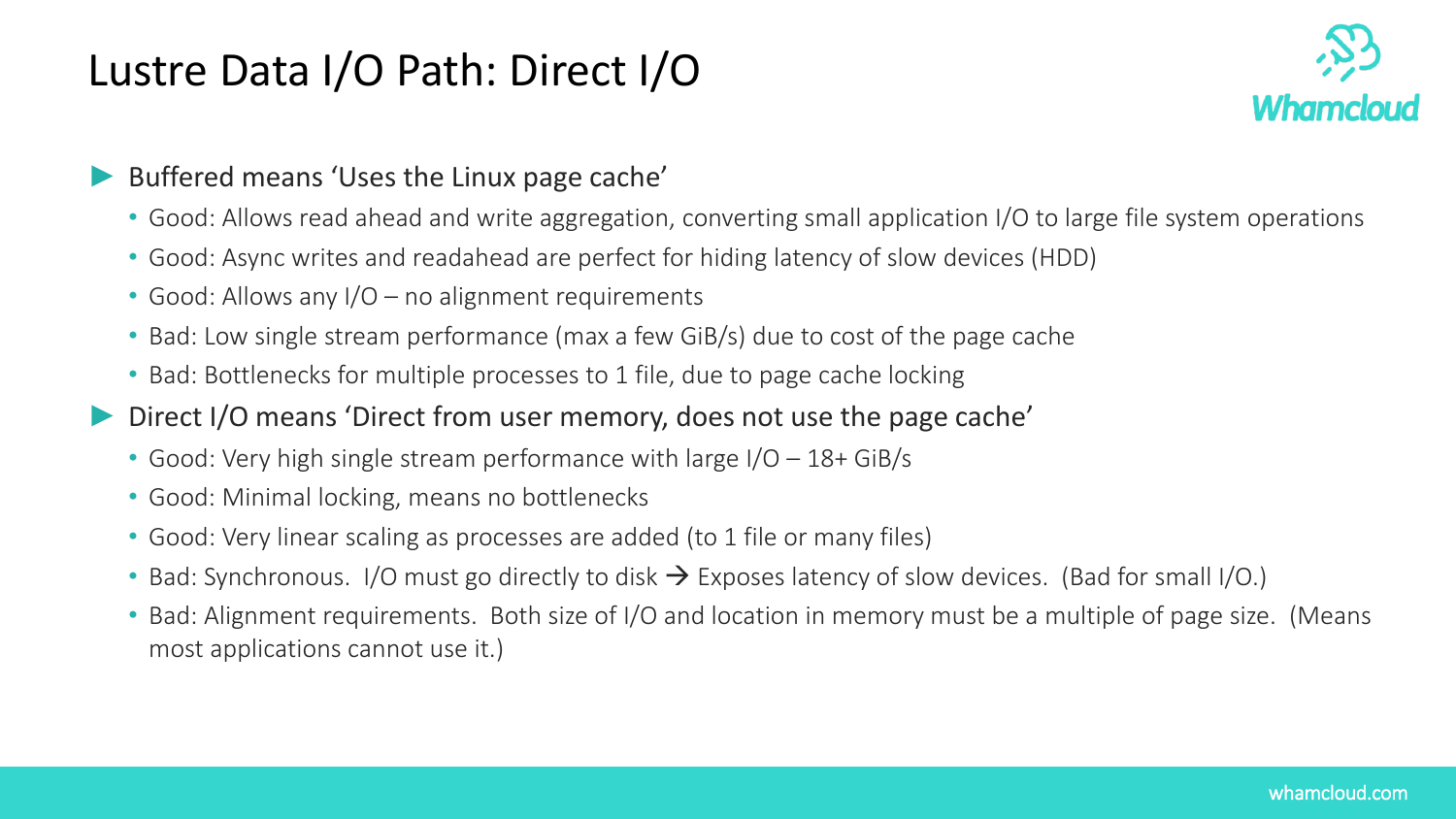## Buffered vs Direct: Summary



|                             | <b>Buffered I/O</b> | Direct I/O |
|-----------------------------|---------------------|------------|
| Small I/O Performance       |                     |            |
| Large I/O Performance       | X                   |            |
| <b>Many Processes</b>       | X                   |            |
| <b>High latency Storage</b> |                     |            |
| Unaligned I/O               |                     |            |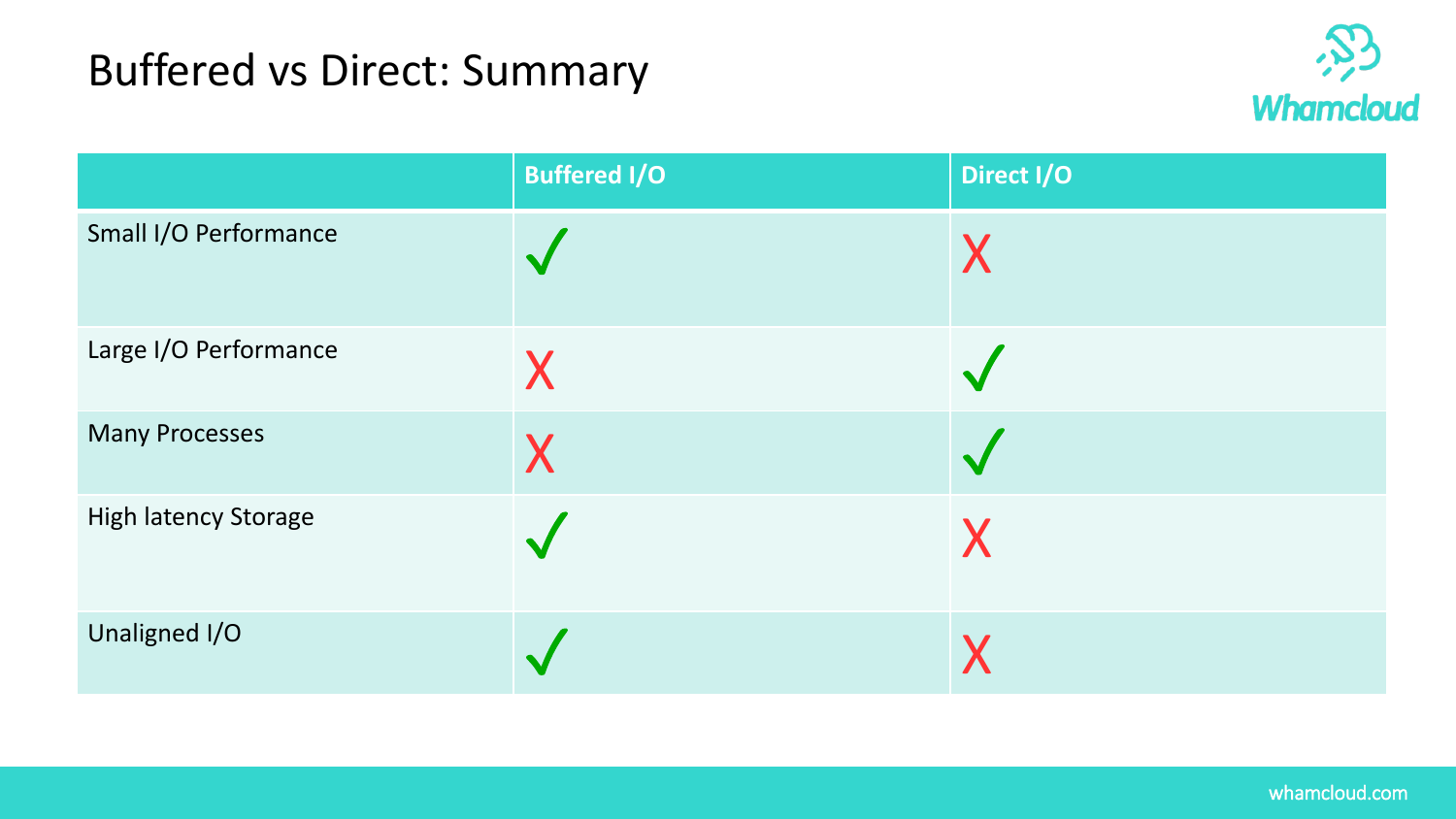# Buffered vs Direct: Performance with I/O Size



Performance with I/O Size: Write

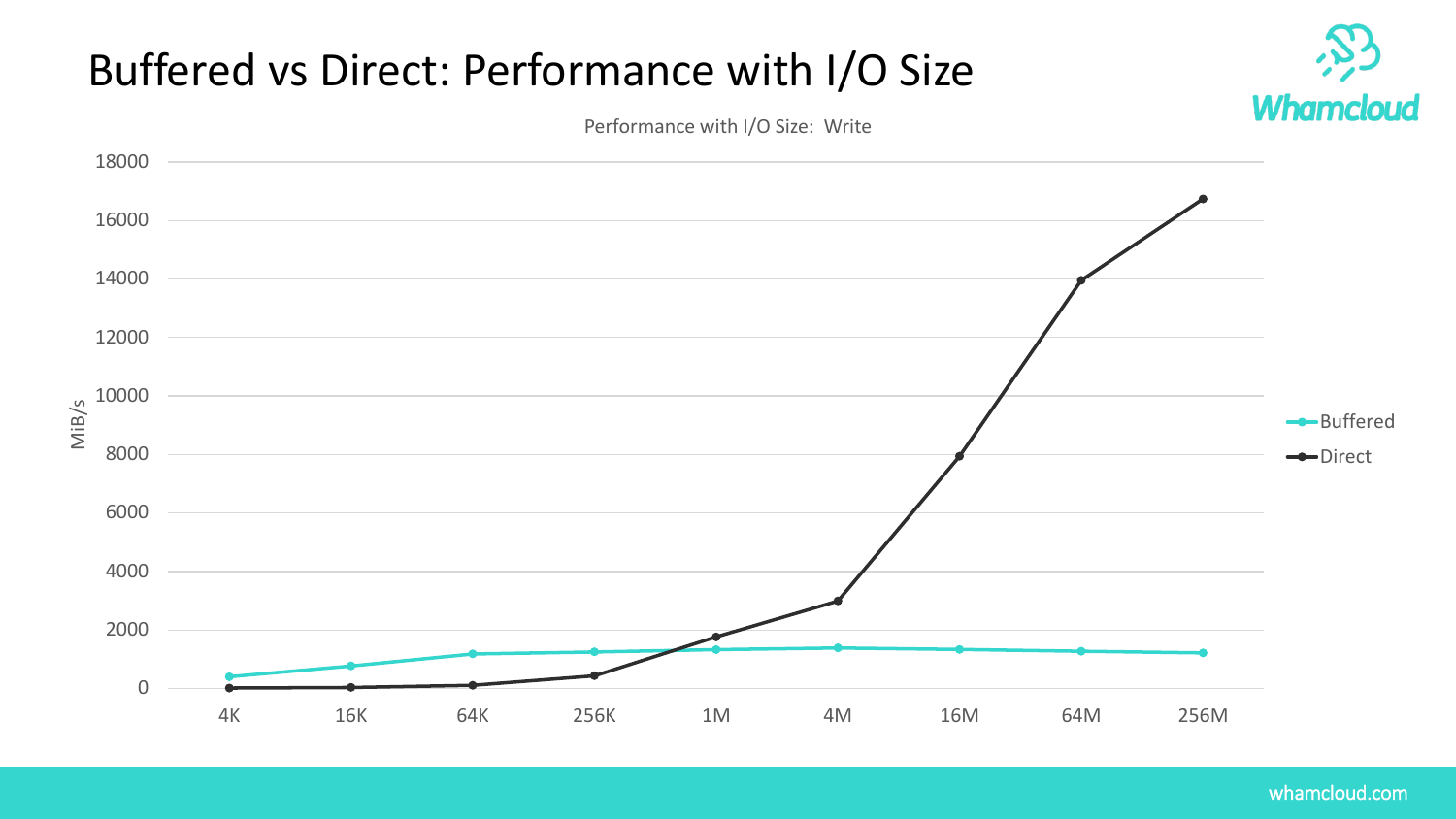# Buffered vs Direct: Small I/O Performance



Performance with I/O Size: Small Writes

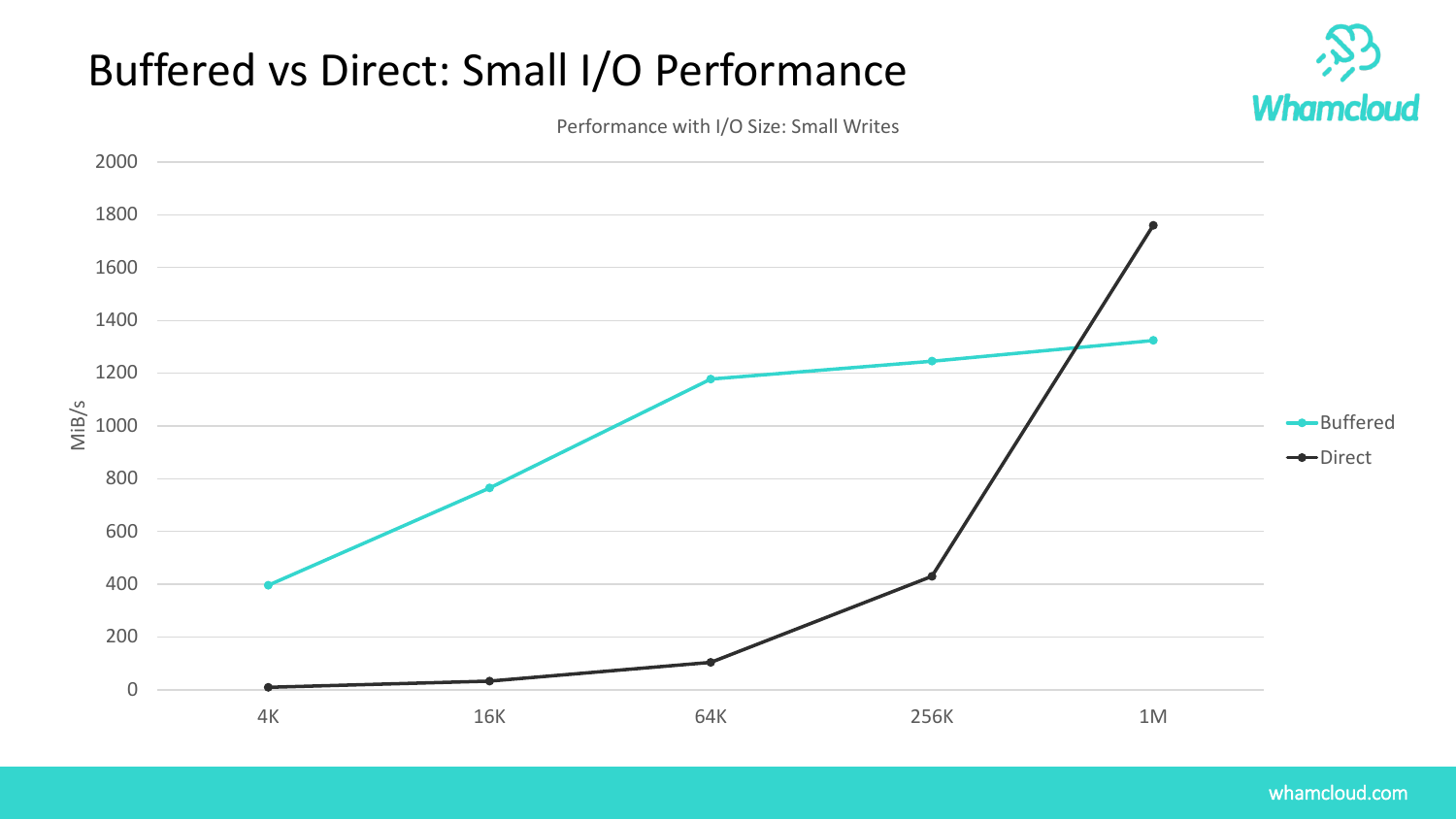### Buffered + Direct: Can we have it all?



- Strengths and weakness of buffered I/O and direct I/O pair up perfectly
- Can we dynamically select the one to use?
- ► Use buffered I/O for small I/O and direct I/O for large I/O
- We could even maybe do it inside the file system  $-$  no need for app changes
- But there's a sticking point: **Alignment requirements.** Can't do arbitrary I/O as direct I/O, because I/O can be any size (and memory isn't usually aligned).

► Let's step back and consider.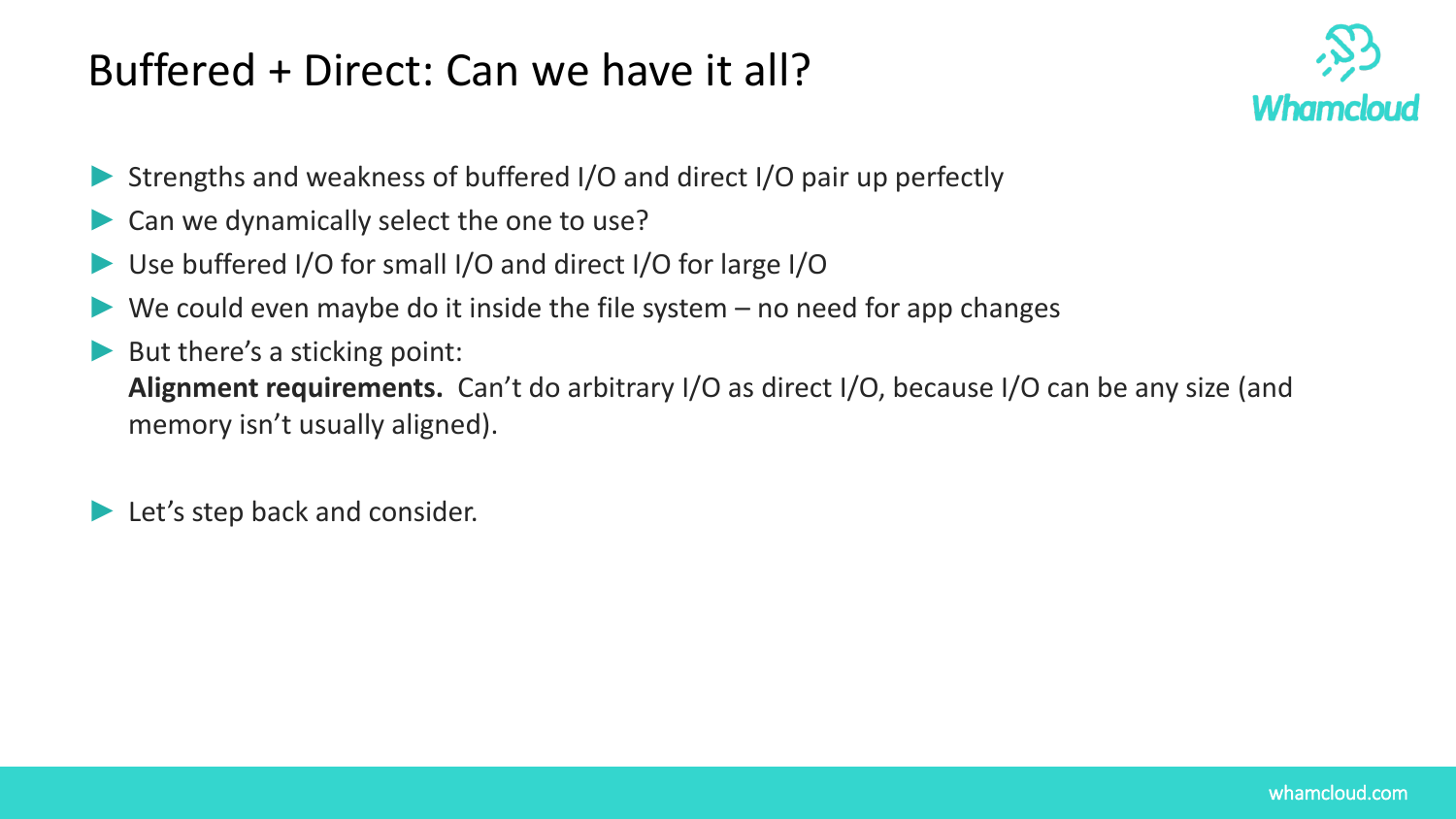# I/O Alignment: Why is it required?



No read-modify-writes for blocks (block size is always  $\leq$  PAGE\_SIZE)

- Conflicting read-modify-write ops to the same block must be resolved
- Traditionally done in the page cache
- Direct I/O avoids this by not allowing unaligned I/O
- But Lustre can handle read-modify-write transparently on the server(!)
- ► Data for RDMA must be page aligned
	- Yes, some devices support unaligned RDMA, but it's much slower.
	- Buffered I/O data is aligned by the page cache before sending out

► Key point:

Direct I/O is aligned in userspace, buffered I/O is aligned by the page cache, but both are aligned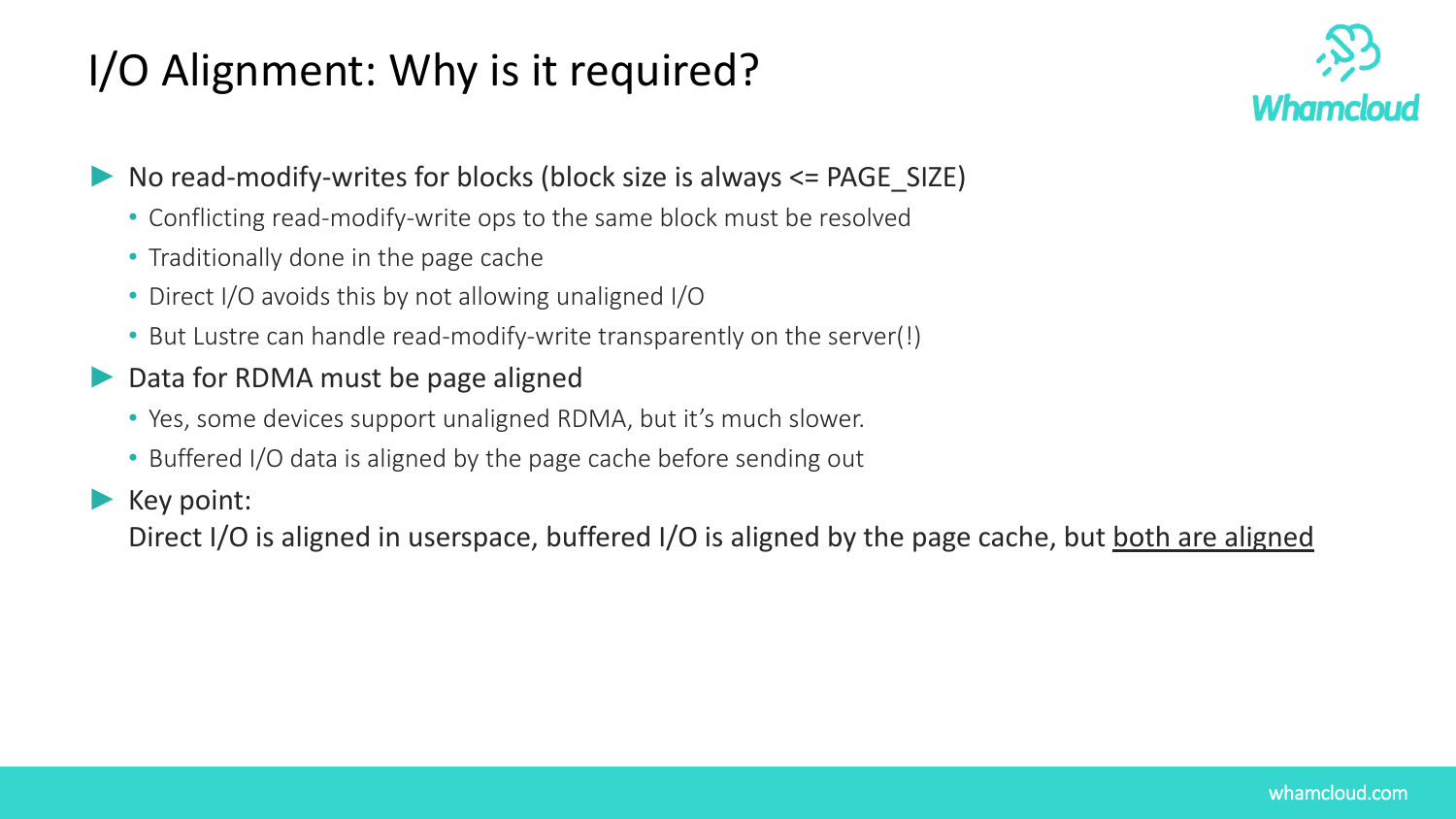# Buffered I/O: Costs of Alignment(?)



- Buffered uses page cache to get alignment, but page cache is expensive, because:
	- Memory allocation
	- Memcopy()
	- Cache management: Setup & tracking
- $\blacktriangleright$  Let's break down the cost of these...
- ► **"Data copying is bad"**
	- Article of faith.
- ► But cache setup is **much** worse.
- ► For large buffered I/O, Lustre spends:
	- 15% of time on data copy
	- ~65%(!) on cache setup
	- 10% allocation (10% other)
- Allocating every page, locking it and inserting into the cache.... Costs pile up.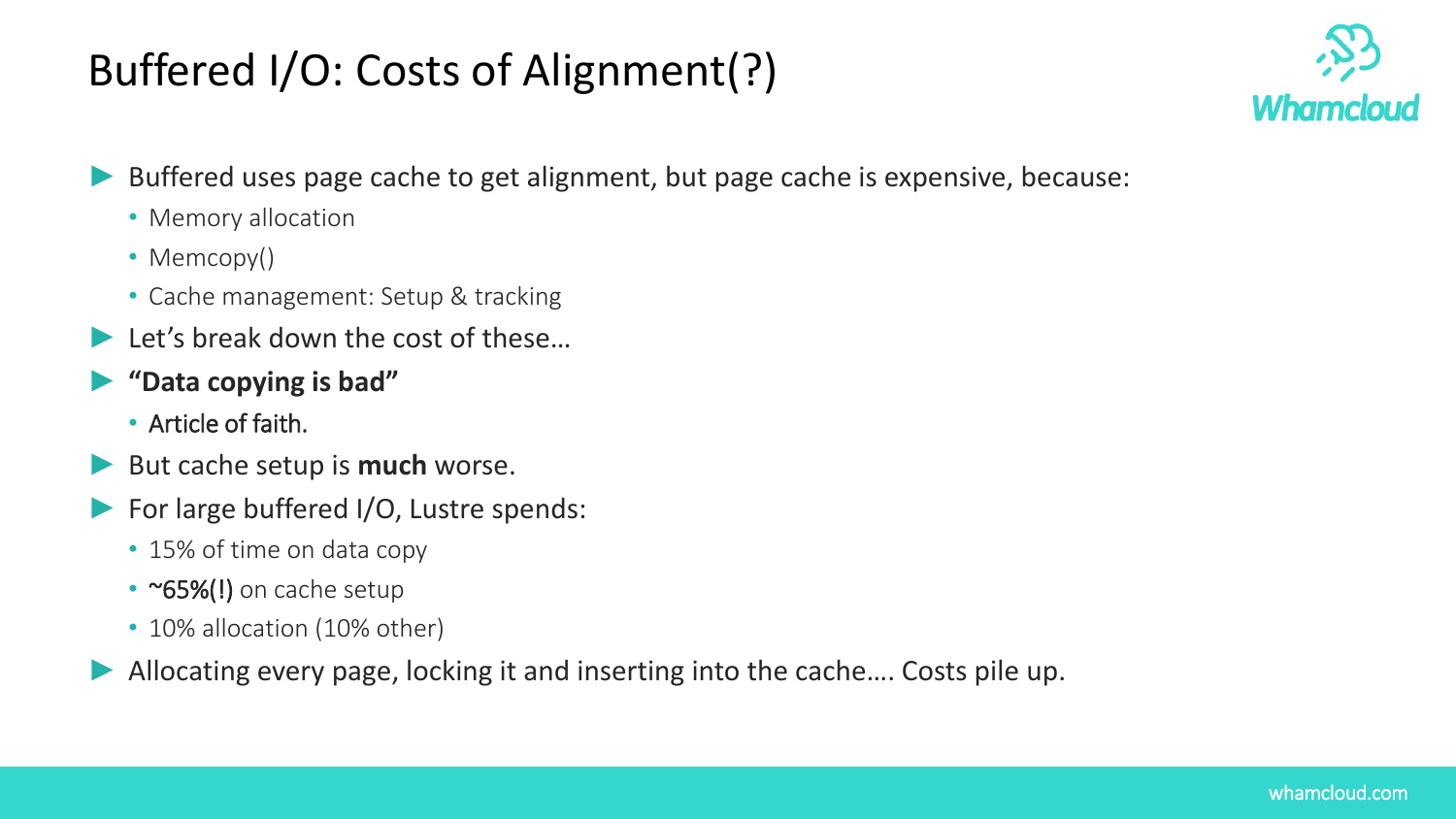# Aligning I/O: No cache required



- $\blacktriangleright$  We don't need a cache to get alignment just a buffer:
- ▶ A cache can be used repeatedly & accessed from multiple threads
	- Requires concurrency management and locking
- ► Buffer is local to the I/O which created it
	- Only one thread can ever access it no locking required
- ► No need for cache setup or locking(!)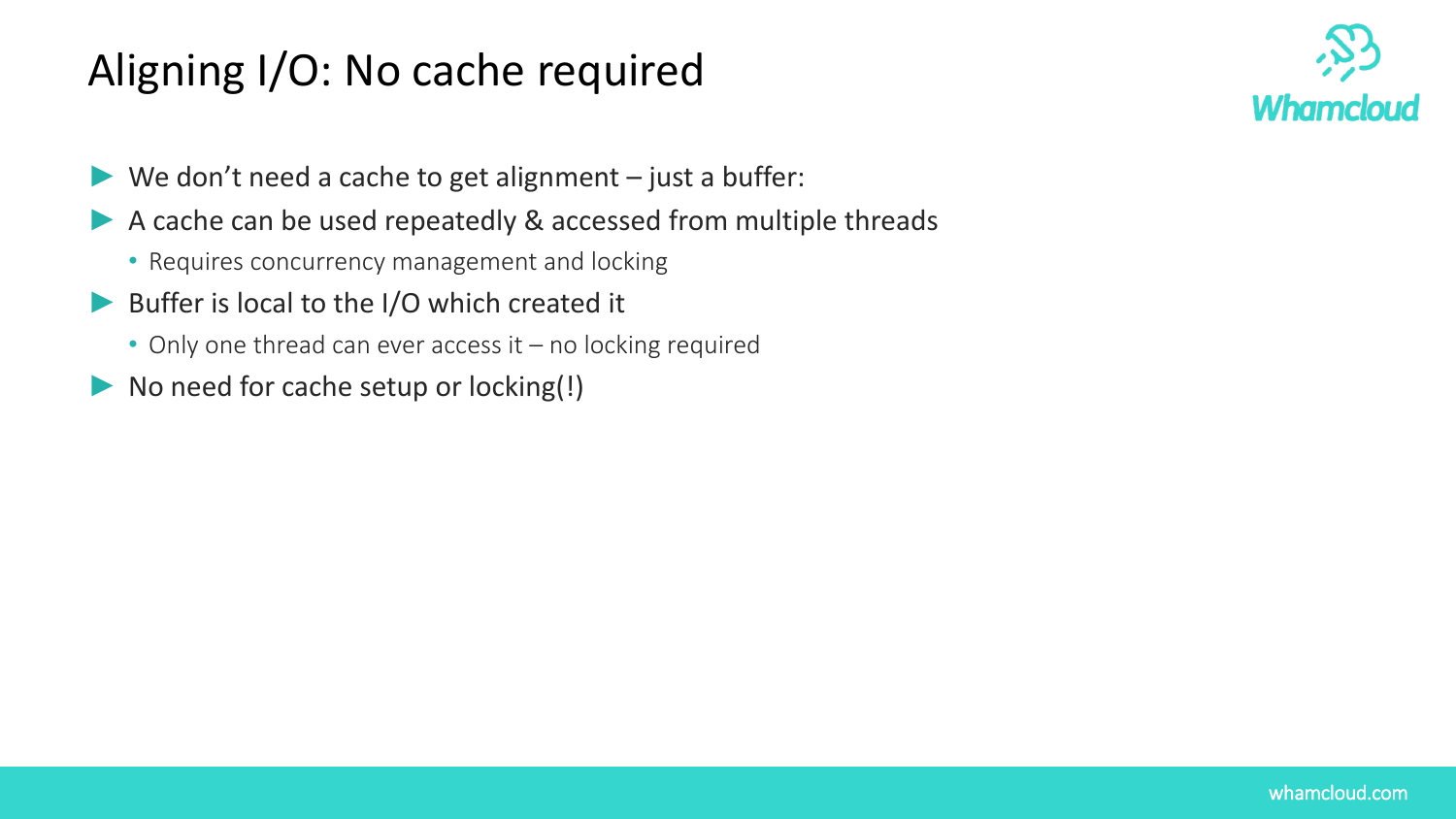# Unaligned Direct I/O



- Inside the kernel...
	- Allocate an aligned buffer
	- Copy data to/from the buffer
	- Do direct I/O from the buffer
		- o (Swap last two steps for read vs write)
- ► Saves the 65% of time spent on cache setup
- Implies a buffered I/O speedup from 1400 MiB/s to ~4 GiB/s (for single threaded workloads)
- Let's talk numbers...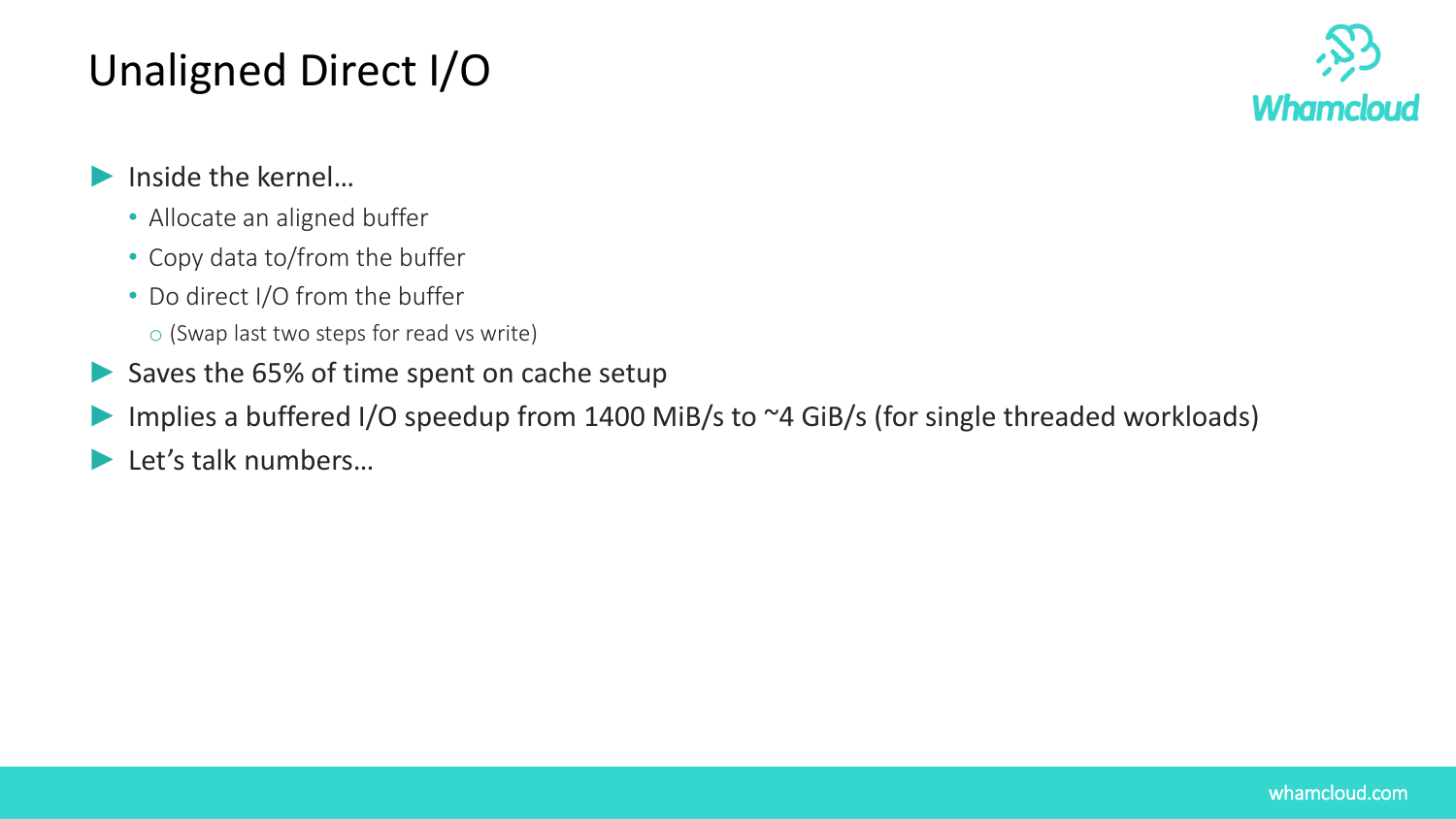#### Caveat on Numbers



- Hardware is different This hardware can only do ~10 GiB/s single threaded DIO, not 18 GiB/s (max on other hardware)
- ▶ Consider unaligned DIO in relative terms to DIO
- This is a prototype and missing various optimizations...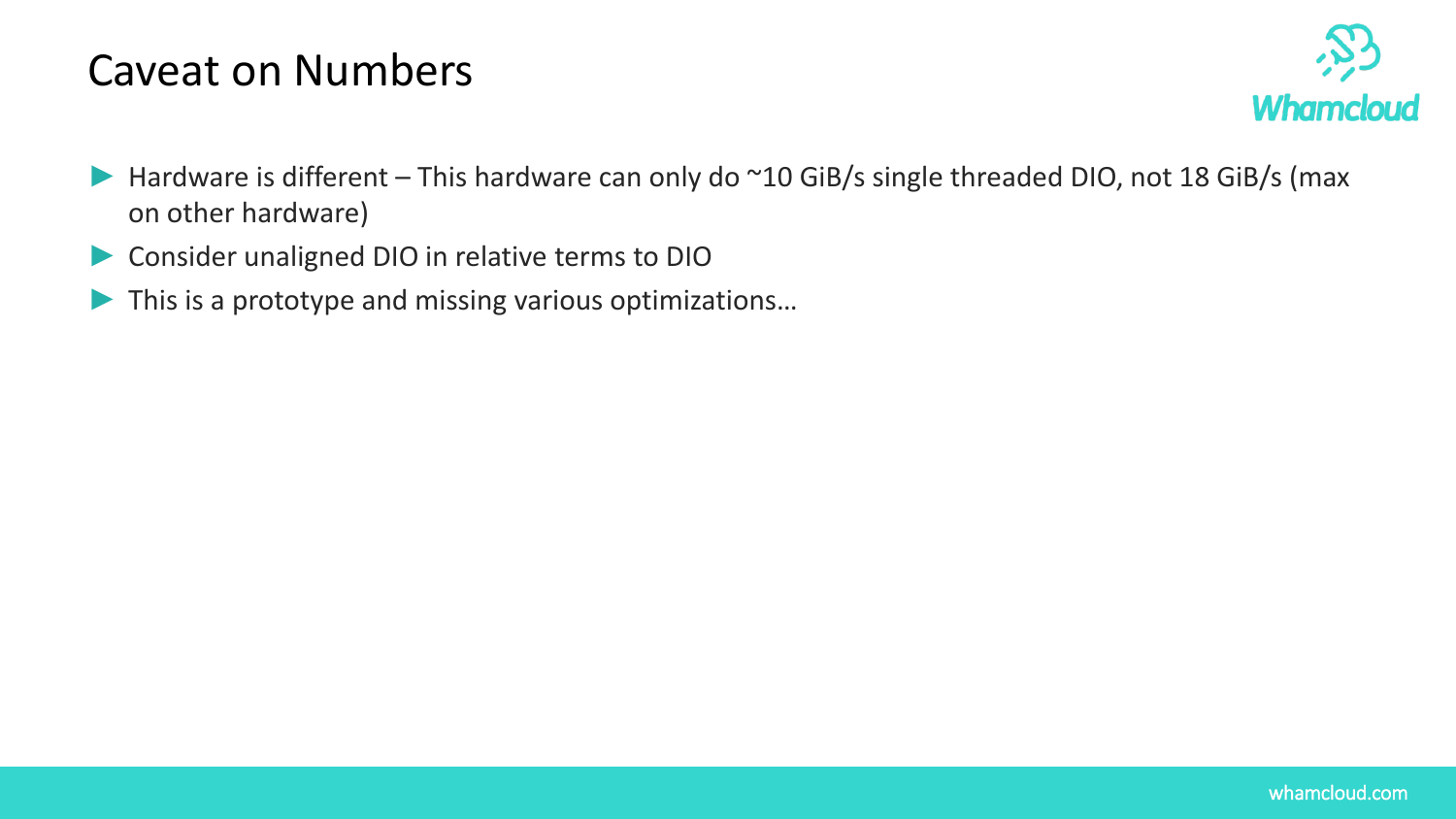### Unaligned DIO: Write Performance

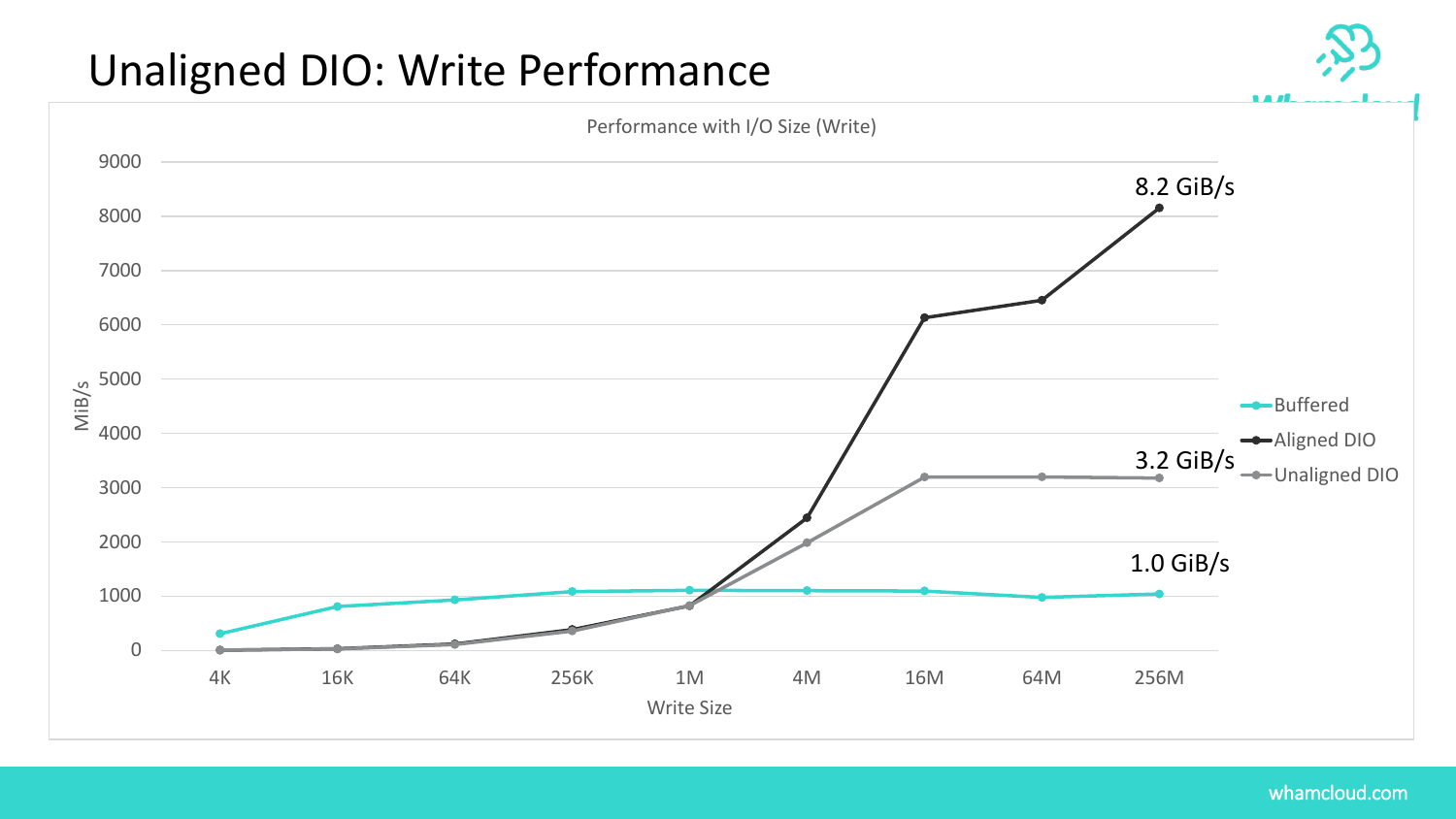### Unaligned Direct I/O: Performance



- 3.2 GiB/s single threaded write is nice, but just 40% of aligned DIO (8 GiB/s here)
- Well, data copy and memory allocation are pretty time consuming.
- But, yes, we can do better.
- Memcopy() for buffered I/O is single threaded, because it's not any faster to parallelize locking and coordination of cache bottlenecks
- ► But DIO is different...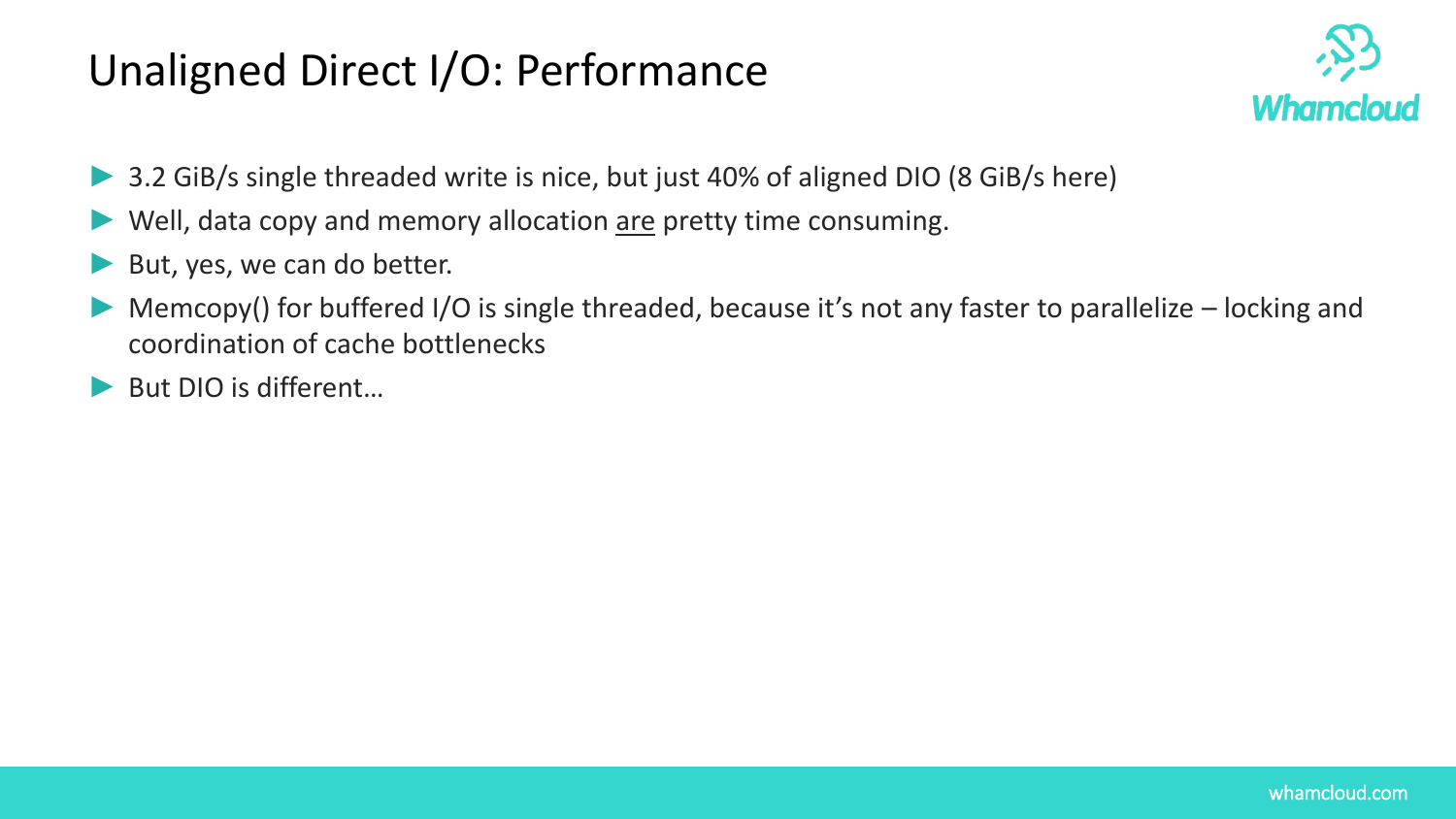### Unaligned DIO: Read Performance

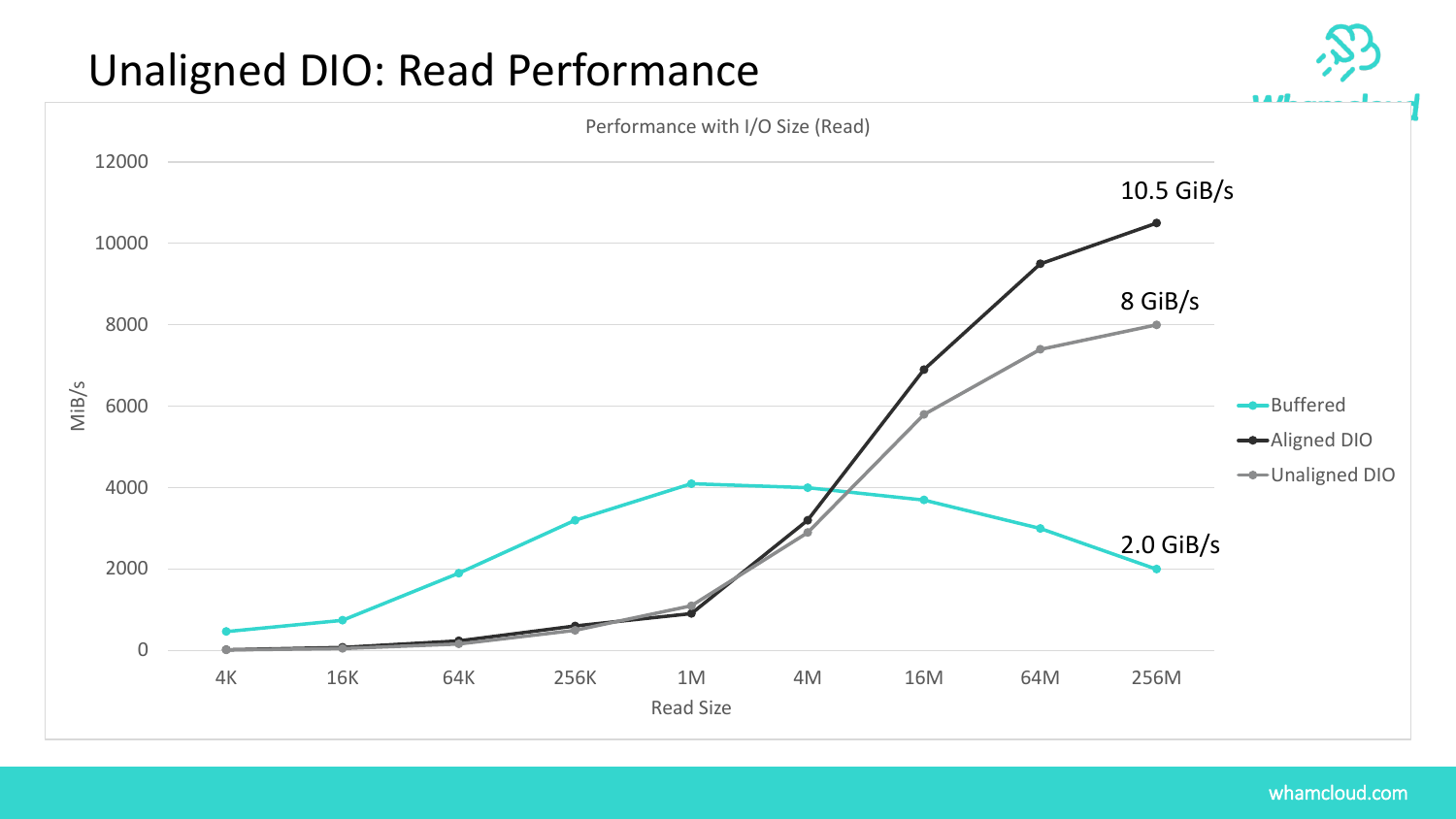### Unaligned Direct I/O: Performance



- Unaligned DIO read is at 8 GiB/s of 10.5 GiB/s for DIO (76%)
- ► Copy for unaligned DIO read is parallelized
	- Farms out data copy for each DIO to many daemon threads
- Data copy for write **will** be parallelized, but is trickier not done yet in the prototype
- Read does not have allocation parallelized, just copy
- Read & write will have both allocation and copy parallelized, so expect >76% of DIO performance
- Will scale with DIO performance 18 GiB/s DIO implies  $\sim$ 13 GiB/s unaligned DIO
	- Sublinear scaling, % relative to DIO will drop as DIO speed rises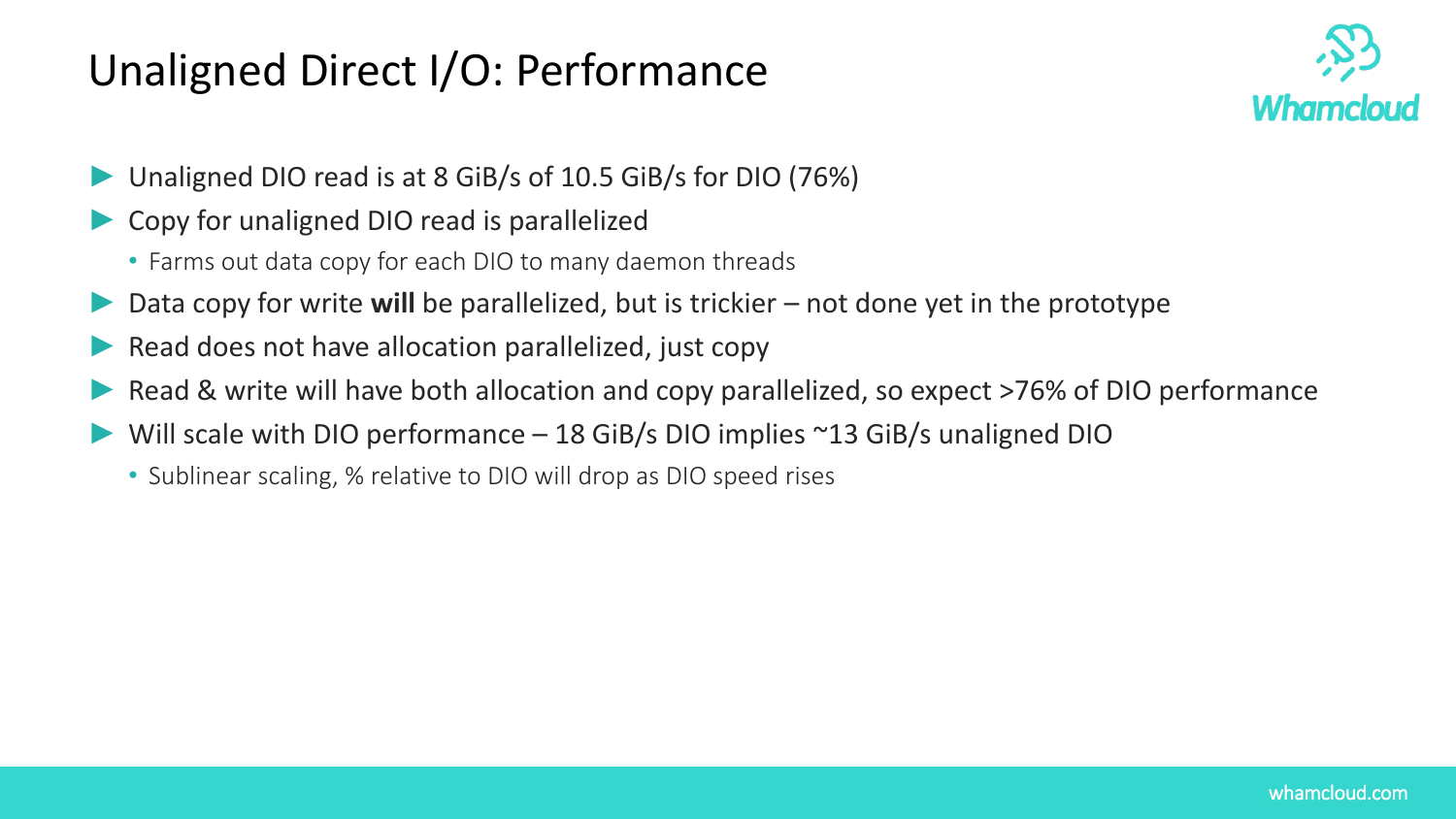# Unaligned Direct I/O & Hybrid I/O: The Plan



- Implement unaligned direct I/O
- Test and optimize
- Once performance is good and bugs worked out:
- Implement hybrid I/O path
	- Userspace does simple read() or write() calls
	- Lustre decides internally to do page cache I/O, or to do unaligned direct I/O (or aligned direct I/O if possible)
	- Gets the best of both worlds readahead and write aggregation at small sizes, high efficiency at large sizes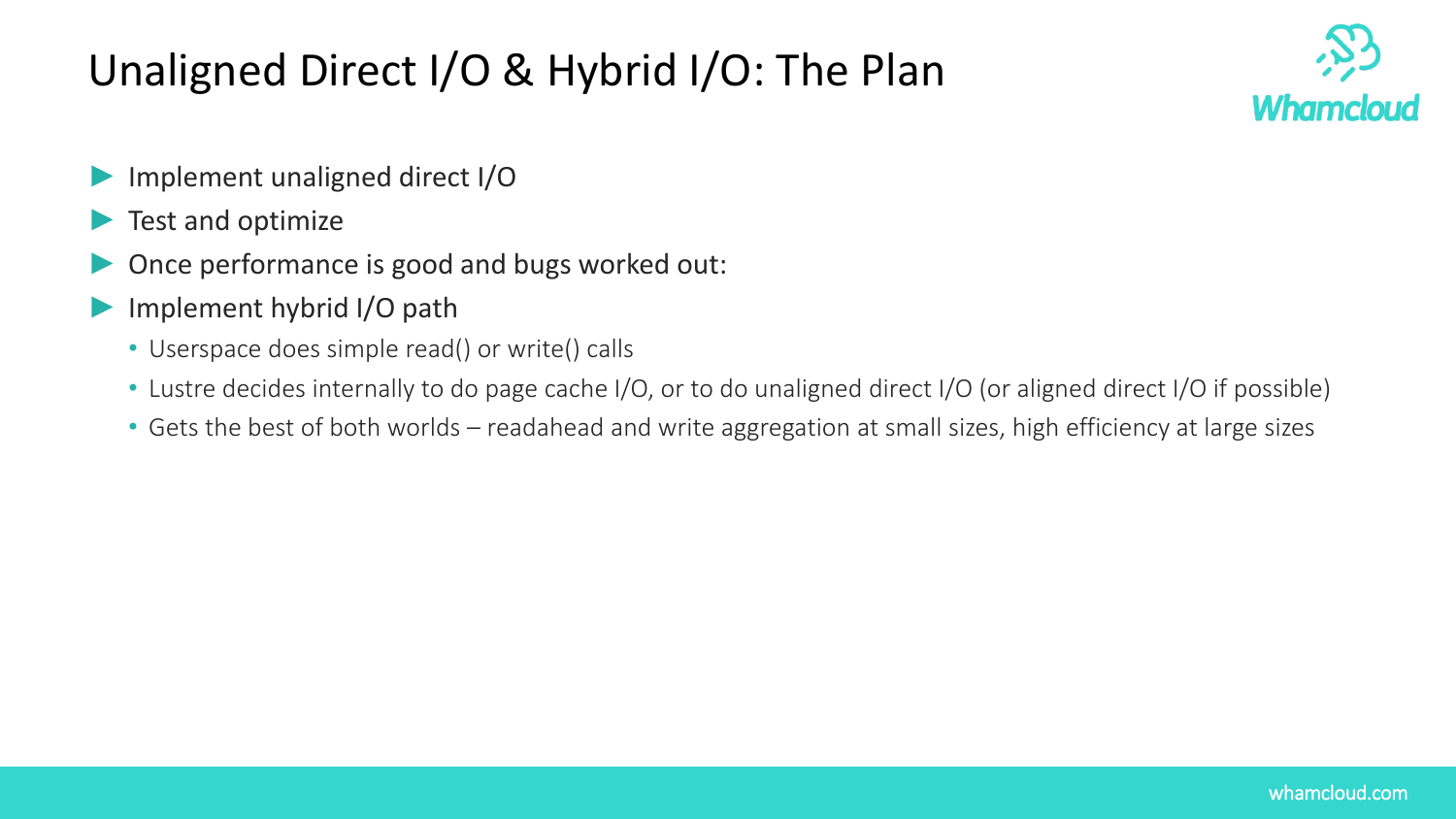# Hybrid I/O: Dreaming big

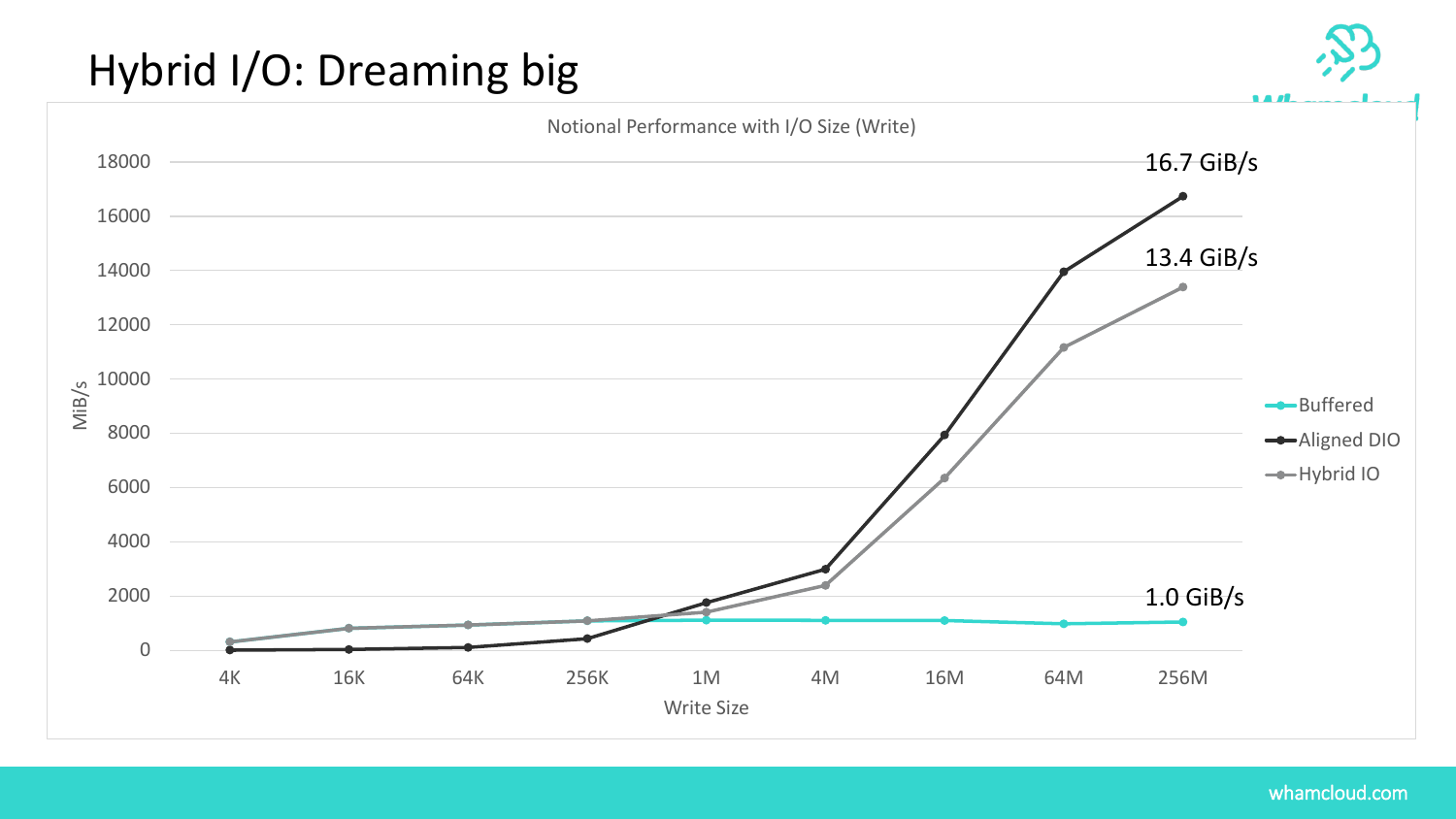# Unaligned Direct I/O and direct I/O: Future work



#### Unaligned direct I/O: Lustre 2.16

- Will allow direct I/O which is not a multiple of page size
- Still strictly opt-in, does nothing if you're not using O\_DIRECT
- ► Hybrid I/O: 2.16+
	- No firm plan depends on other commitments
	- Aiming for gradual phase in use in more situations as we can be sure it improves performance there

#### ► Further DIO efficiency improvements

- Referenced in previous work DIO path is 18 GiB/s today, can be pushed to 25-35 GiB/s
- Will boost hybrid I/O path